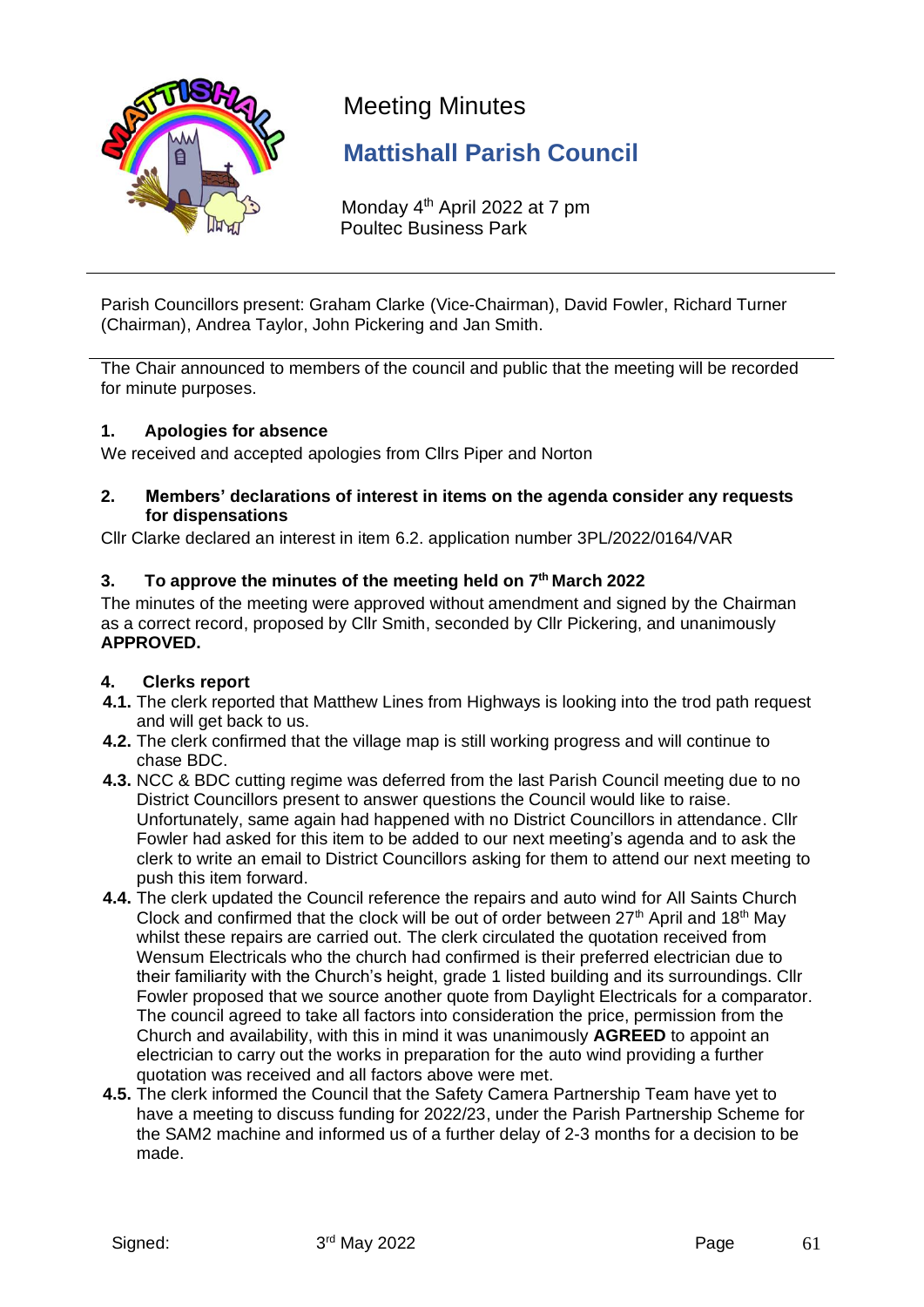- **4.6.** The clerk was pleased to inform the Council that parishioners Andrea and Tamara had kindly offered to donate £300.00 towards the Platinum Jubilee bench. The Council would like to show their appreciation by inviting Andrea and Tamara to carry out the reveal.
- **4.7.** The clerk reported that a parishioner had asked the Council when agreeing to the precept could they share their breakdown to the members of public. The Council is happy to share this information in keeping to being open and transparent. The clerk was tasked with providing a breakdown on the Councils website and posting via social media.
- **4.8.** The clerk was pleased to confirm that Wendy Flew from Community Car Scheme will be attending our upcoming Annual Parish Meeting and would like to bring to the Council and community's attention that they have lost drivers due to the increase in fuel prices. The Council agreed to share the need for drivers on their notice boards, website, and social media platforms.
- **4.9.** The clerk reported to the Council that an email had been received from a parishioner asking the Council if we would consider not putting the goal post back onto the school green or consider relocking the gate for safety purposes to the farm. The Council sympathises with the challenges the parishioner is facing, however does not see that relocking the gate will have much impact as children will continue to retrieve balls by climbing over the fence. The Council would like to ask Cllr Piper in his absence if he would agree to have a chat with said parishioner to understand the situation to resolve.
- **4.10.**The clerk reported to the Council that an email had been received from a parishioner highlighting the ongoing litter issues to Church Plain and would like to suggest to the Council that providing an additional litter bin could be the answer. The council noted the continued litter issues and had tasked the handyman to expand his litter route periodically to include Church Plain and the footpath behind the village green.
- **4.11.**The clerk reported to the Council that she had received notification yesterday of the defibrillator being used, the clerk will make the necessary checks / replacements prior to reactivating on The Circuit.

## **5. Open forum for Public Participation**

Planning consultant of applicant to 135 Dereham Road, presented boards showing the Council the proposed changes they had made for Council's review. The Council advises the applicant to address the scale and mass of the proposed garage as this is what the planning committee had objected to.

Neighbours to applicant of 93 Dereham Road had expressed their objections to the conversion from bungalow to house with front and rear extensions. They fear this will have a detrimental impact to their loss of light and privacy. The Council read out their proposed comments and advised the members of public to put in a request to Breckland asking for the application to be delegated to the planning committee.

Applicant of 93 Dereham Road had expressed that he had sought professional advice and ensured that all elements i.e., loss of light, privacy etc had been taken into consideration. He explained and reassured that the proposed application is not for commercial use.

## **6. Planning matters**

**6.1.** To receive results of applications**.**

3PL/2021/1540/F: 26 Burgh Lane; Demolition of No. 26 Burgh Lane to form one replacement dwelling, garaging, revised access drive and amenity – **Approved**

3PL/2021/1423/F: 88 Dereham Road; Erection of 1 dwelling, re-submission of approval 3PL/2019/1233/F – **Approved.**

3PL/2022/0138/HOU: Hall View Barn, 88a Dereham Road; Single storey extension to the west of the existing single storey element – **Approved.**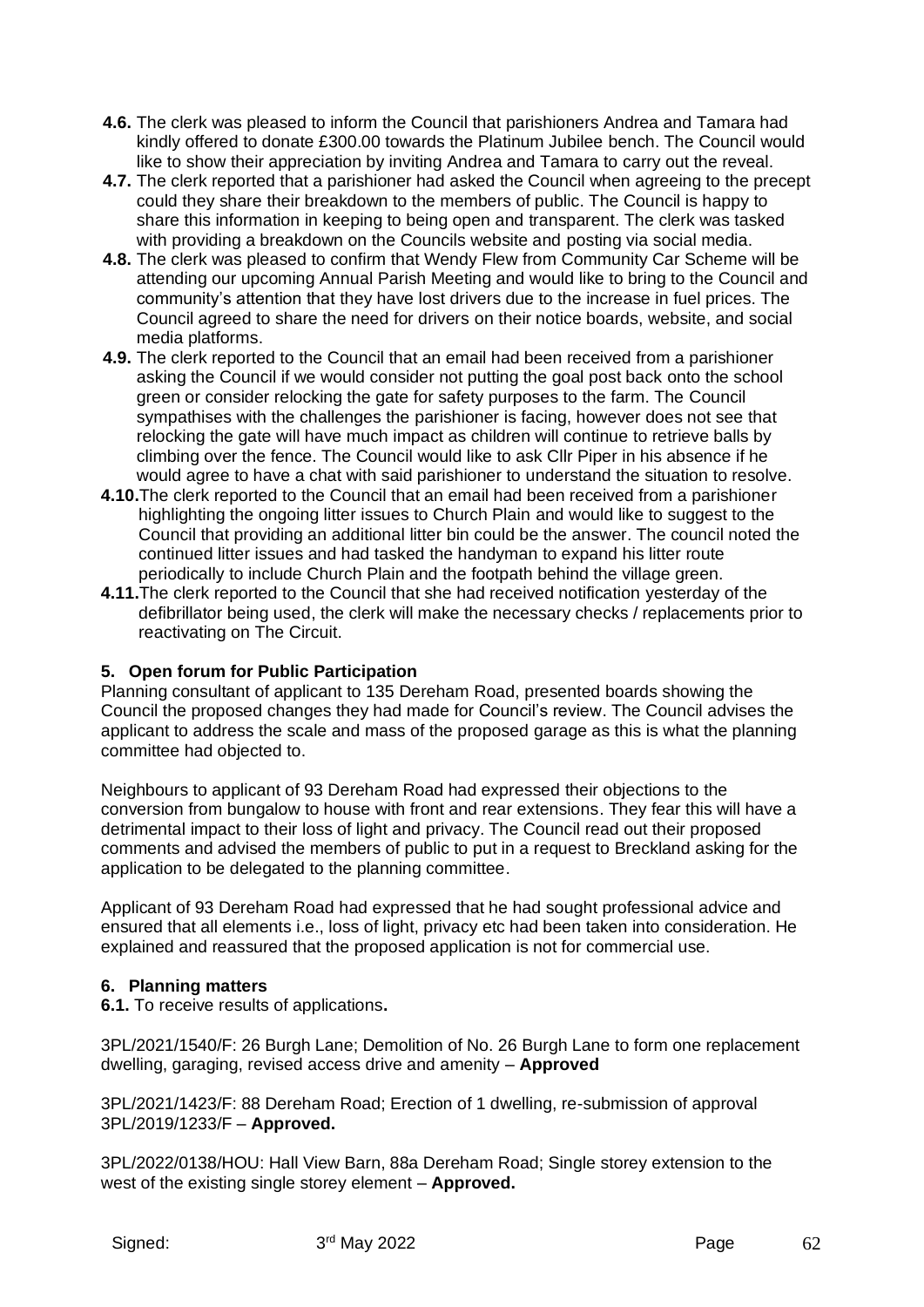3PL/2022/0143/O: Land to the West of Rayners Way; Outline permission for the erection of 4 new single storey dwellings – **Refused**

### **6.2. To receive recommendation from Planning and Monitoring Group on current Applications**

Cllr Clarke left the room.

The Council agreed to submit the following comments to Breckland District Council. Proposed by Cllr Fowler, seconded by Cllr Smith and unanimously **AGREED**.

**3PL/2022/0220/HOU**: In the absence of a Supplementary Planning Document covering design and aspect standards the Parish Council requests that the Local Planning Authority assesses the proposal in relation to the following Local Plan policies: HOU11: The LPA must be satisfied that the proposal is not disproportionate in size; respects the character and design of the existing dwelling; and will not adversely affect the amenity of the neighbouring properties.

COM03: The Parish council asks that the LPA satisfies itself that the proposal will not adversely affect the amenity of the neighbouring properties through overshadowing, loss of daylight and/or sunlight, or have an overbearing impact / visual dominance. Specifically, the proposed windows on the East elevation may have an unacceptable overlooking impact on the neighbouring property.

The forward location of the proposed garage disrespects the character of properties at that part of Dereham Road and adversely impacts on the established building line and openness of the frontage gardens. The use of the garage seems (in part) to potentially be for commercial use this would be totally unacceptable in a residential area.

**3PL/2022/0234/F:** Mattishall Parish Council objects to this application. The minor amendments made to this application from 3PL/2021/0671/F do not satisfactorily address the previous reasons for refusal.

This application inappropriately proposes to transform a residential plot, in a wholly residential part of the village, to a commercial, employment led operation. The application includes additional an access driveway described in the application as "current extent of existing driveway". In fact, the groundworks of a driveway have already been commenced. Whilst the Parish Council, in its Neighbourhood Plan, seeks to support existing businesses, it is felt that this proposal is not on a scale compatible with Mattishall's rural character and function as a Local Service Centre (NP Objective 11). This proposal is for a large building (20m x 7m x 6m high) and is contrary to Local Plan Policy EC03 by virtue of its scale, bulk, and appearance being incompatible with the character of its surroundings. No evidence has been provided to the Council to demonstrate that other suitable sites are not available (Local Plan Policy EC04). The Parish Council believes there to be an available supply of appropriate commercial premises within a reasonable distance of Mattishall/Dereham i.e., nearer to the application site than Norwich. The proposal site is in an extremely visible location at the immediate western gateway to the village. This approach is specifically recognised as an important view and vista and covered by Policy ENV2 in the Mattishall Neighbourhood Plan "Approaching Mattishall along Dereham Road from the West". The proposal, by virtue of its scale will have a negative overshadowing impact on neighbouring residential properties (e.g. Moorfield) thereby being contrary to Local Plan Policy COM03. Similarly, it is contrary to Mattishall Neighbourhood Plan Objective 6, which requires new Comments development to be "of a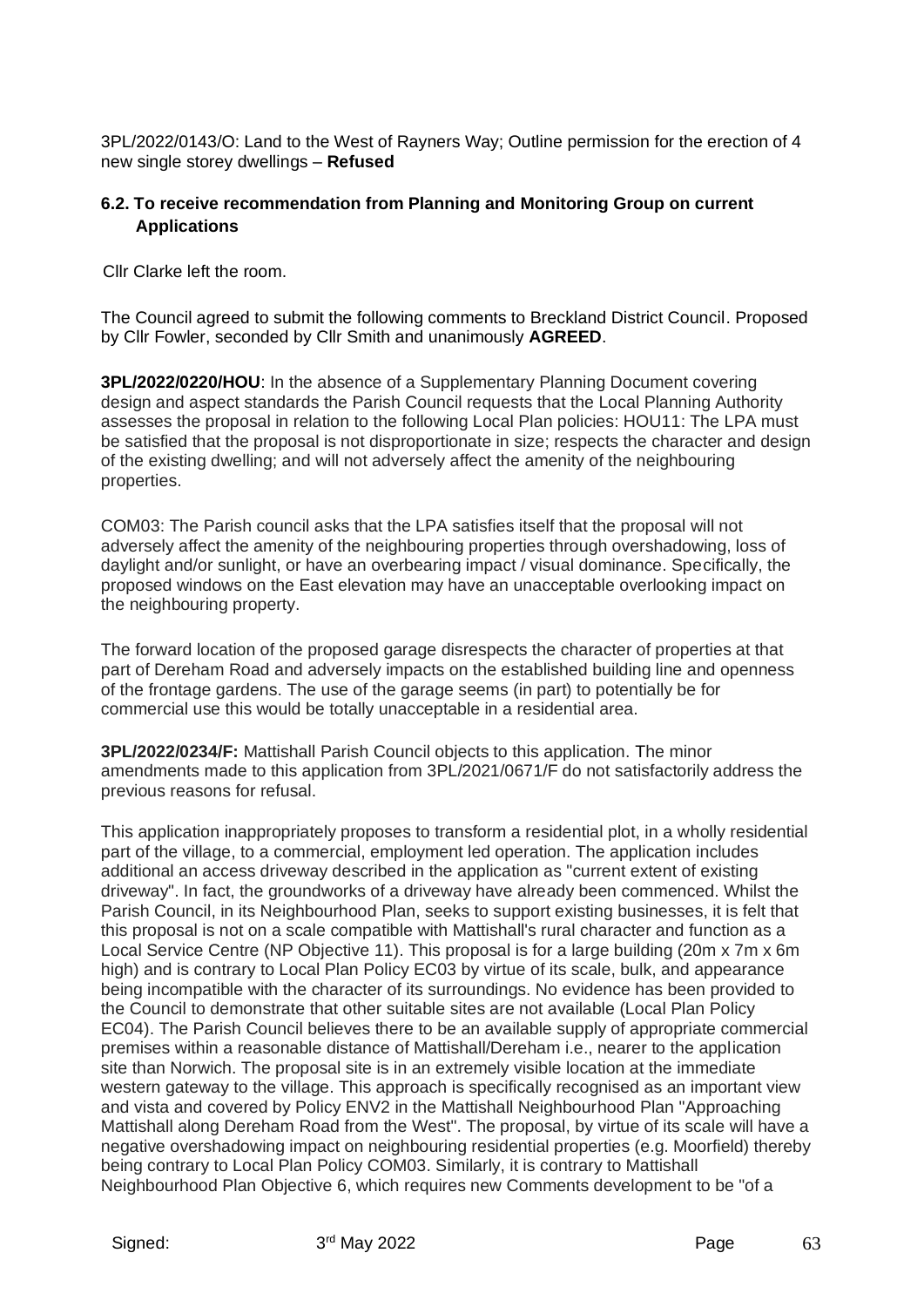scale that reinforces local character". In conclusion, Mattishall Parish Council has assessed this proposal to be inappropriate and inconsistent with secured policies within the Breckland Local Plan and Mattishall Neighbourhood Plan and should be refused.

The Flood Risk Assessment prepared by Evans Rivers and Coastal Ltd, proposes that the building be set 0.75 metres above existing ground level. This would result in the overall building height being 6.75m thereby having an increased adverse impact on the character of its surroundings (contrary to Local Plan Policy EC03). For Planning Committee Members' information, this proposed building is 2.25 metres higher than a double decker bus and has a volume above ground level of 945 square metres, which is the equivalent of seven double decker busses. The applicant proposes to garage two medium sized commercial vans and spare parts and equipment for his business however, the applicant has not demonstrated that he has attempted to source a suitable building on a business park.

In conclusion, the Parish Council agrees with Breckland Council's Planning Committee that development of this size and scale and the resultant adverse amenity impact on neighbours is unacceptable and contrary to Local Plan and Neighbourhood Plan policy.

Mattishall Parish Council urges the Local Planning Authority to refuse this application consistent with the previous reasons given.

**3PL/2021/1618/HOU:** The altered design from a pitched roof to a flat roof with roof light better respects the form of the neighbouring property. However, the Local Planning Authority is asked to consider whether the proposal conforms to Local Plan Policy HOU11 i.e. is the proposal disproportionate in size and does it alter substantially the character of the dwelling; is the design in keeping with the existing building; whether the proposal will adversely affect the amenity of the neighbouring property.

**3PL/2022/0164/VAR:** Consistent with previous comments submitted relating to this site, the Parish Council objects to this new retrospective full application. The site lies wholly outside of the Mattishall Settlement boundary defined by the adopted Breckland Local Plan. Mattishall has exceeded its agreed Local Plan target of housing and therefore this proposal is contrary to Local Plan Policy HOU03 and should be resisted. Mattishall Parish Council notes that current Highway conditions have been unable to be discharged to the satisfaction of BDC and NCC. The Parish Council has previously made BDC aware that this development has proceeded beyond slab level, in fact roof structures are now in place and tiled. This is clearly contrary to the condition appropriately attached to the previous approval, and fundamentally necessary on grounds of highway safety. Furthermore, the Parish Council is aware of neighbour concerns that the lack of an effective metalled entrance and failure to widen the road as required is causing great inconvenience.

Despite successive applications, no evidence has been presented in this current application to demonstrate that the highway access conditions required by NCC can ever be met. The Parish Council therefore views it to be expedient for BDC to manage the breach of planning conditions through appropriate enforcement.

**3DC/2022/0046/DOC**: The Parish Council makes no observations on this DOC application.

## **6.3. Denbury Homes development land South of Dereham Road**

Cllr Clarke from the planning working group provided the Council with an update on the development. He reported that the show home could be ready by June and shared photos of the current progress the development had made. Next month the group will be introducing monthly meetings with the contractors which they anticipate holding before every Parish Council meeting.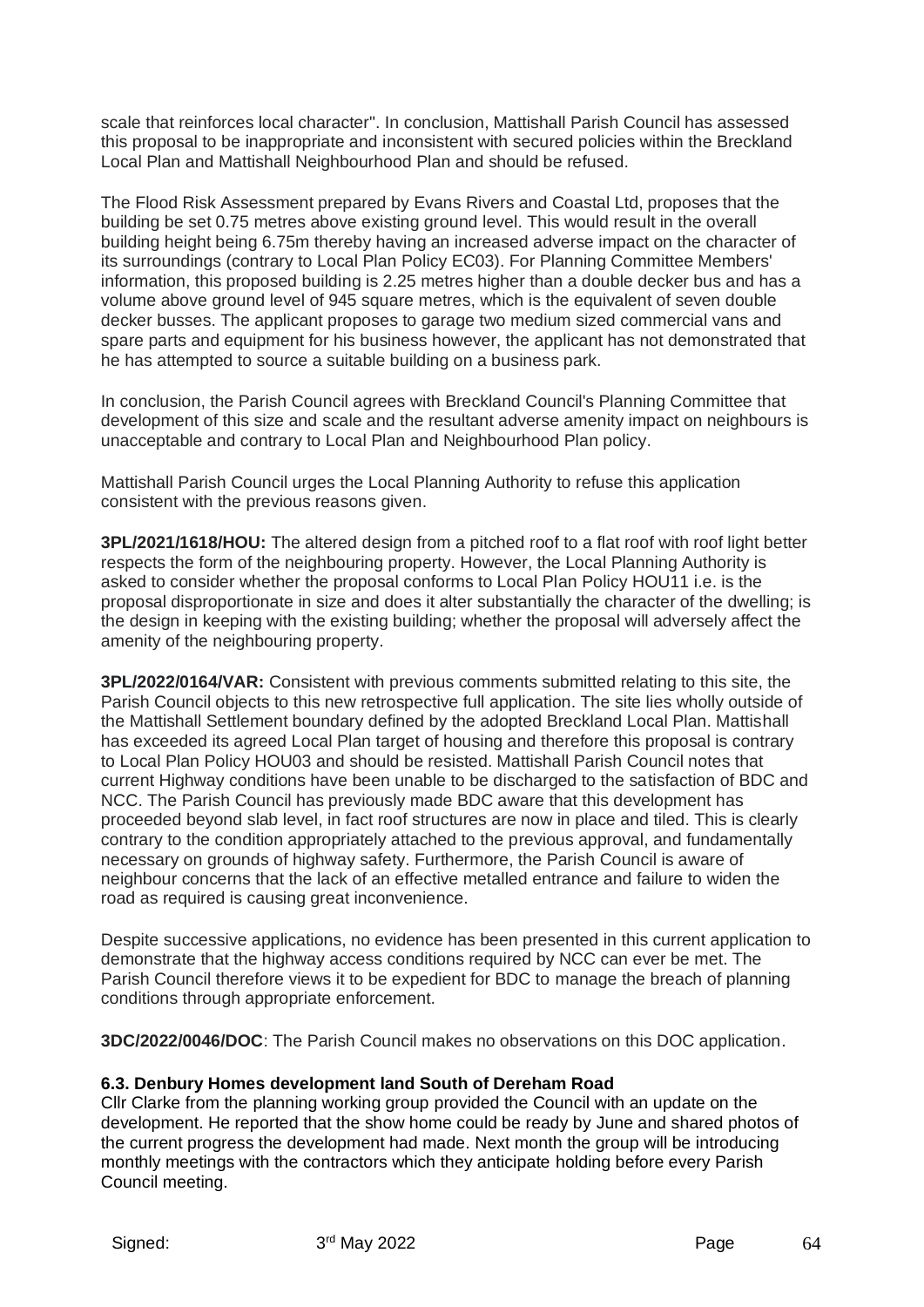### **6.4. Neighbourhood planning event**

Cllr Fowler from the planning working group provided the Council with an update on Breckland District Councils review of the Local Plan and their first phase for landowners and developments on "call for sites". Alongside this they are also looking at "call for sites on local green spaces" for protection. The deadline to submit these sites is  $20<sup>th</sup>$  May.

Cllr Fowler would like to propose to the Council that the planning working group work on compiling a list of local green spaces to put forward to consider at our next meeting in May.

Cllr Clarke would like to propose an alliance with Swanton Morley and Yaxham Parish Council to monitor the ongoing situation to ensure we are being informed and updated with the ongoing progress.

Cllr Clarke also reported that our neighbourhood plan was discussed at this event, and it was mentioned that Mattishall Neighbourhood Plan being formed in 2017 was due for renewal. The advice received is to review the plan a minimum of every 5 years as it carries less weight as time goes on.

It was **AGREED** for the Planning Working Group to provide recommendations regarding the local green spaces, assess Mattishall's housing allocation position and put forward recommendations into the next steps for the Neighbourhood Plan.

#### **7. Review of Policies**

#### **7.1. Data Protection Information Audit**

The Council reviewed and ratified the Data Protection Information Audit with no changes.

#### **7.2. Safeguarding Policy**

The Council reviewed and ratified the Safeguarding Policy with no changes.

#### **7.3. Financial Risk Assessment**

The Council reviewed and ratified the Financial Risk Assessment with one amendment to the title in item 1.2.

All polices in item 7 were unanimously adopted; proposed by Cllr Clarke, seconded by Cllr Smith and unanimously **RATIFIED**.

The clerk informed the Council that there are many upcoming polices that need reviewing. It was agreed to set up a working group to review the polices that need updating to then be ratified at our next meeting in May.

#### **8. Open Spaces Working Group**

The Open Spaces Working Group report was received with no questions raised.

The clerk explained to the Council that two of the allotment holders although have paid have not returned their signed tenancy agreements. The clerk recommends that the tenancy agreements are to be signed annually, to remind allotment holders the rules and regulations of being an allotment holder.

The clerk was tasked with speaking to Cllr Piper to propose to the Council the next steps regarding the outstanding agreements and to discuss best course of action regarding water fees.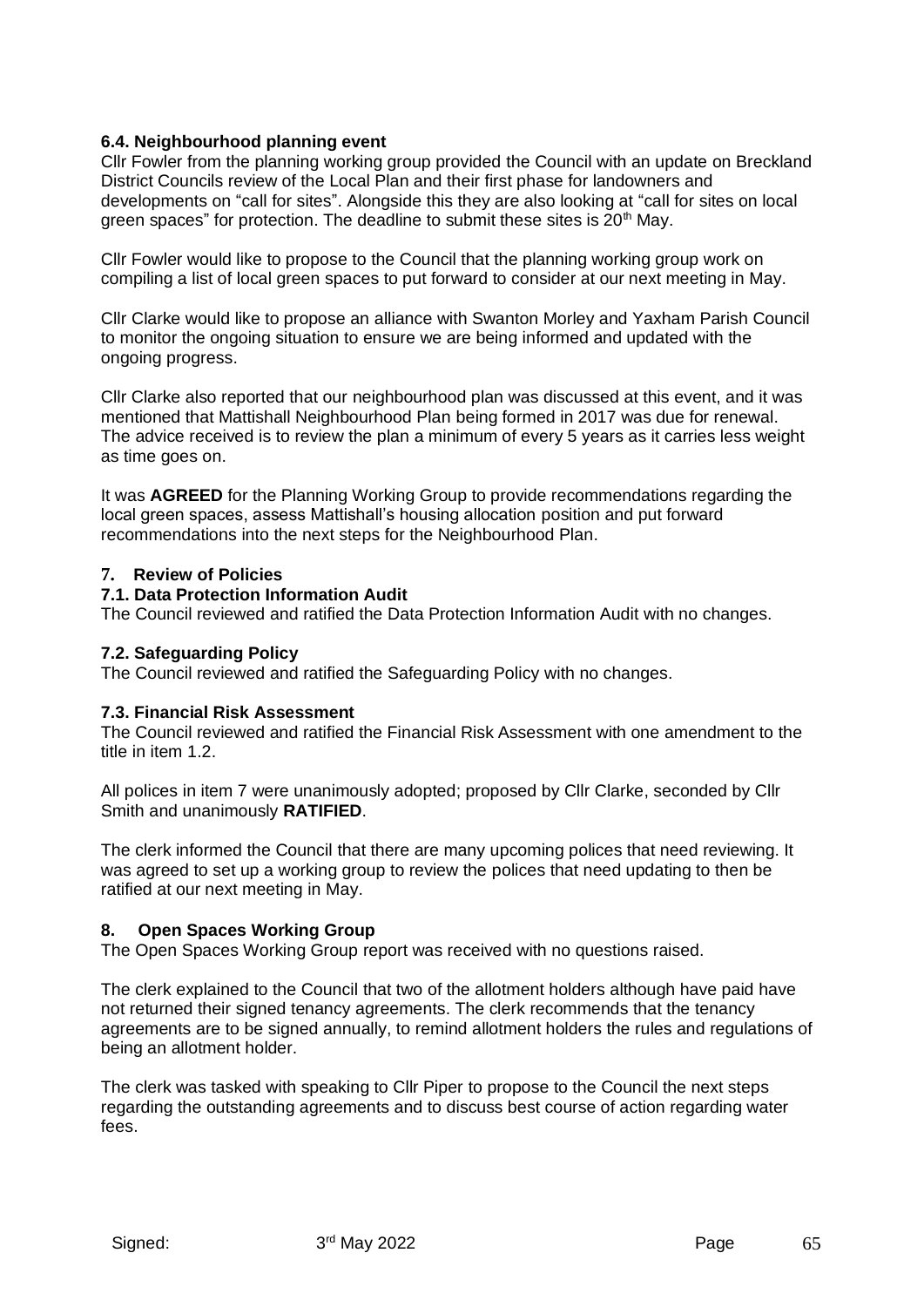#### **9. Platinum Jubilee**

The notes following the recent Platinum Jubilee working group had been circulated for councillor's review.

After discussion the following actions were agreed.

- Cllr Turner will go back to A Jackson regarding the questions raised.
- 6 Cllrs have agreed to attend both events as volunteers.
- The clerk raised concerns that we only had one first aider on site on the day of the event and advises the Council that there should be a least two. Cllr Smith will liaise with one of her contacts and the clerk will ask Mark McCaghrey if they know of a first aider available for the event.
- To ask Cllr Piper to ask the school if they could form a choir to sing the Jubilee song at Thursday's event.
- The clerk to apply for a Temporary Event Notice.
- 181 mugs will be delivered to Mattishall Primary School and Mark McCaghrey had kindly offered to work with the 3 local schools to identify children living in Mattishall to ensure they receive a mug.

After reviewing quotations for the Platinum Jubilee bench, it was unanimously **AGREED** to accept the quotation from AS Scotland for £900.00. Proposed by Cllr Taylor and seconded by Cllr Turner.

Cllr Pickering kindly purchased a time capsule as a project for the school and local village organisations to be part of.

## **10. Finance**

### **10.1. Payments**

The payments were approved by the Council, proposed by Cllr Fowler, and seconded by Cllr Taylor and unanimously **AGREED**. The list is detailed at the end of the minutes.

#### **10.2. Asset Register**

Upon reviewing the Asset Register it was suggested that further clarity is required in adding the Church Clock / Church wall as a Parish Council asset, being that the Parish Council is responsible for the maintenance and upkeep. The clerk was tasked with asking NPTS in regards to listing as an asset and speaking to Michaymar for the cost to replace.

## **11. YMCA**

#### **11.1. Update**

The YMCA report was received with no questions raised.

#### **11.2. Game Console**

It was unanimously **AGREED** to purchase a game console up to the value of £500.00. The clerk will liaise with YMCA in deciding which console to purchase.

#### **12. Litter pick**

The council agreed to hold a litter picking event on 30<sup>th</sup> April or 28<sup>th</sup> May.

#### **13. Annual Parish Meeting (25th April)**

The agenda for the Annual Parish Meeting was agreed with amendments to add an item for District and County Councillors and an item to receive a report from other organisations.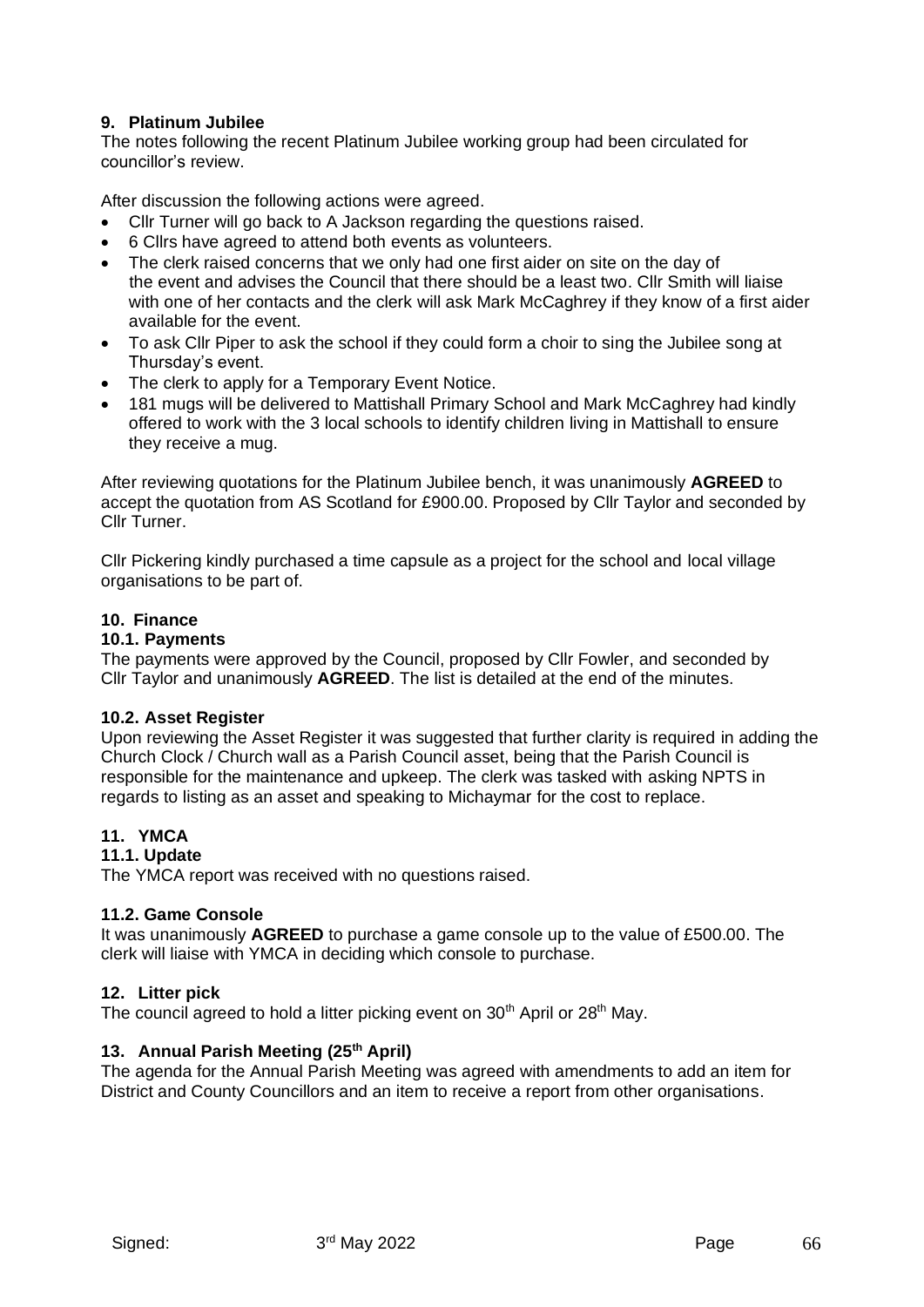### **14. Correspondence**

Councillors noted the correspondence received and reports for the SAM2.

#### **15. Items for the next meeting**

Report on progress from Denbury Homes and the Local Plan.

### **16. Resolution (under the Public Admission to Meetings Act 1960) to exclude members of the public and press for the following confidential item: Legal matters concerning the damage to the cemetery wall.**

**16.1.** An extension for the county court claim had been granted which runs out at 4pm tomorrow.

The Chairman closed the meeting at 21:50pm.